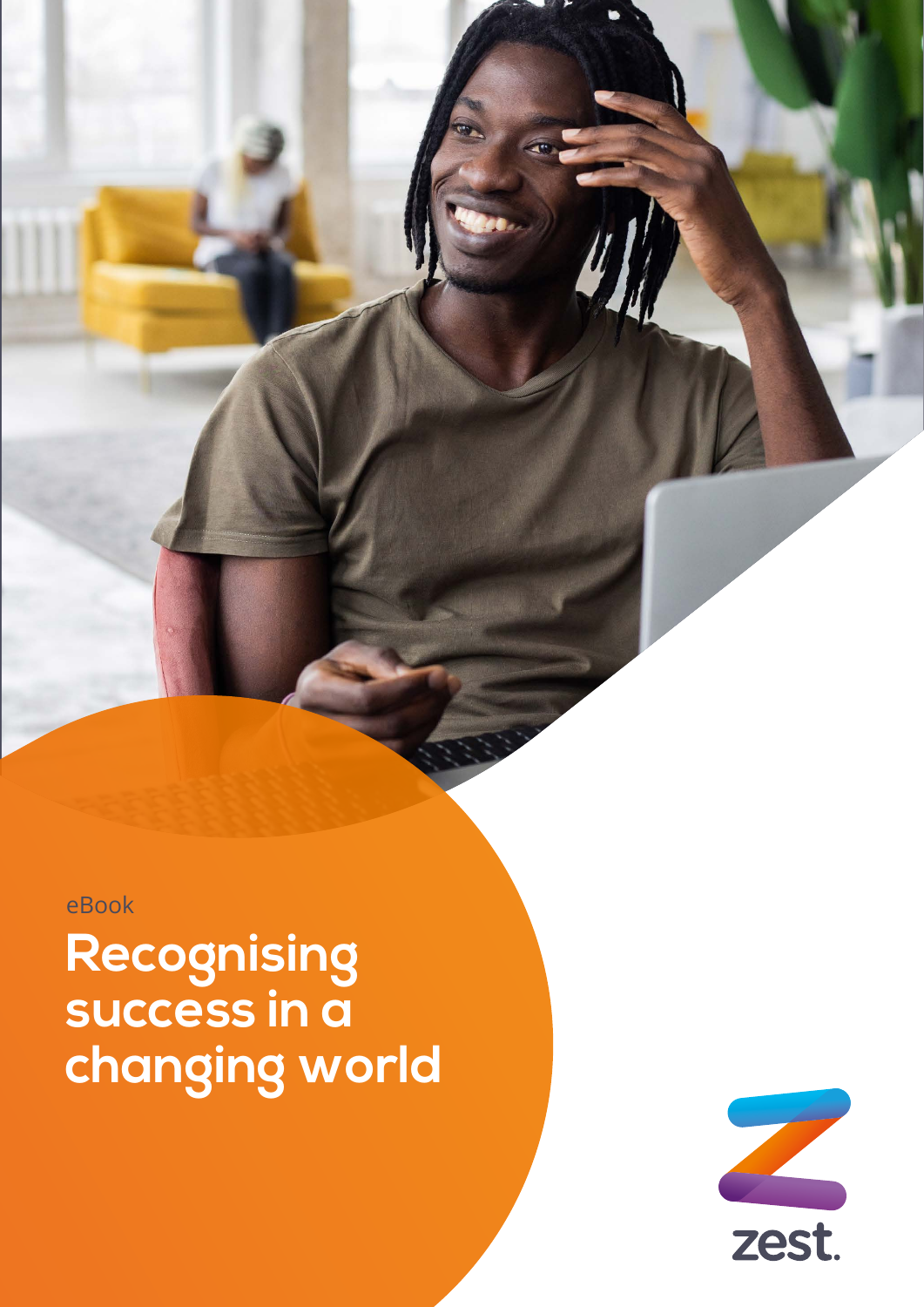# **The way we work is changing**

Organisations are growing increasingly dependent on new technologies. But despite the evolutions in the way we do business, at least one fundamental truth remains. It is people that are their employer's greatest asset.

When the best people are in the right roles, companies can grow their profits. They are best placed to understand and adapt to new challenges. They can make sense of new systems and applications and increase efficiency and productivity.

People are at their best when they are engaged and motivated. And human beings thrive on praise and recognition. Companies with a strong recognition culture have a 31% lower voluntary turnover than those that don't<sup>1</sup> At a time when a quarter of UK workers could be considering quitting their jobs, employers should prioritise all measures that build loyalty.<sup>2</sup>

Recognising staff successes increases engagement and productivity. Some 40% of workers say that they put more energy into their work when their contribution is regularly appreciated. 3 Yet, despite the numerous advantages of pouring praise on the workers that have earned it, creating a meaningful recognition strategy is increasingly challenging.

New ways of working require innovative ways of motivating teams. Employers are increasingly adopting hybrid working arrangements. Organic opportunities to recognise hard work risk becoming scarcer. Workers who are regularly out of sight become out of mind more easily.

This eBook explores the challenges of creating a meaningful recognition strategy. It shows how the Zest Recognition Centre can help employers celebrate the achievements of their teams and build motivation, engagement and productivity.



<sup>1</sup> https://www.forbes.com/sites/forbeshumanresourcescouncil/2020/01/03/the-power-of-recognition-and-how-to-harness-it-with-digital/?sh=1bf4e6475853

<sup>2</sup> https://www.theguardian.com/money/2021/nov/01/the-great-resignation-almost-one-in-four-workers-planning-job-change

<sup>3</sup> https://www.achievers.com/blog/10-hr-stats-that-will-make-you-think-twice-about-employee-recognition/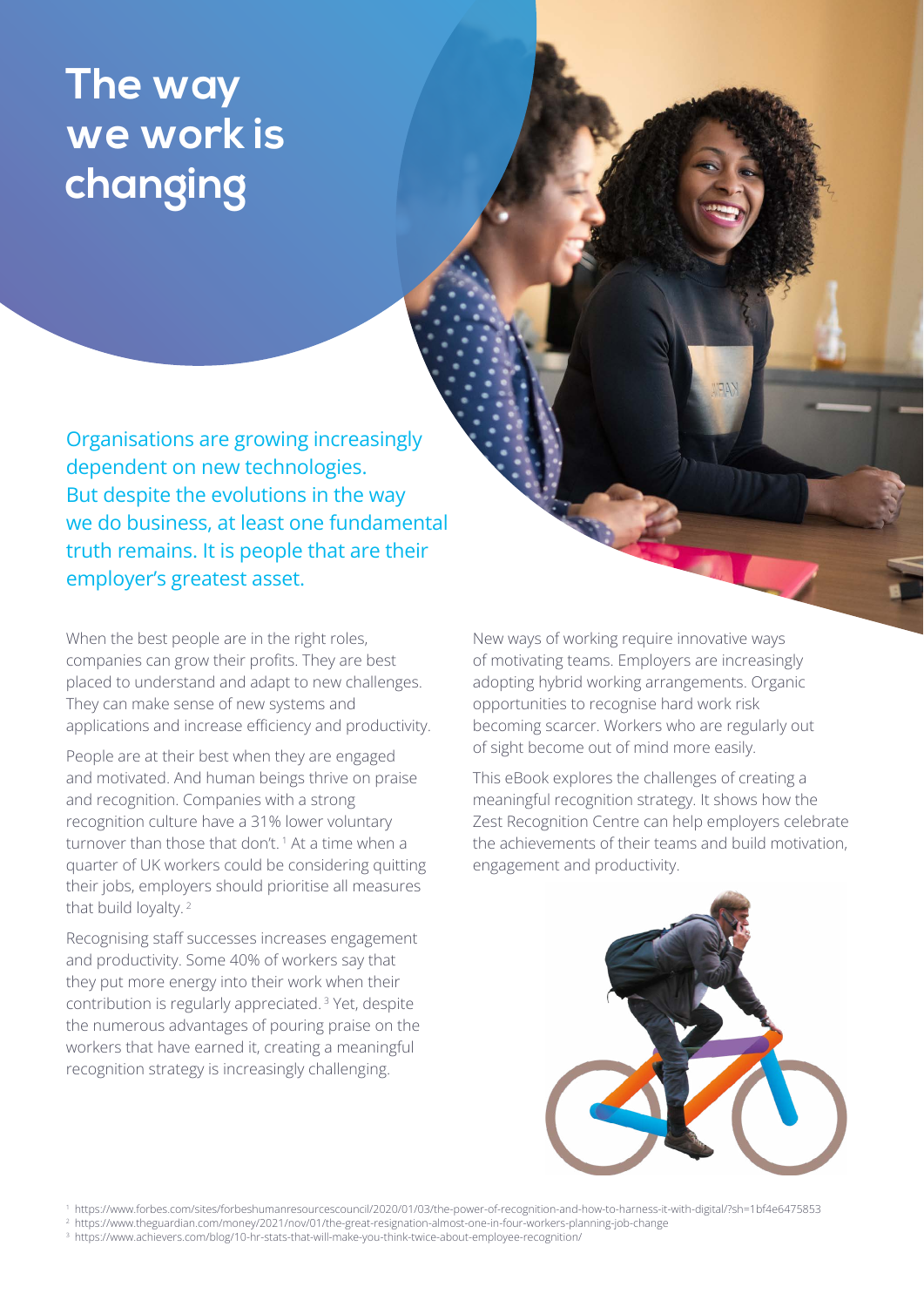# **What does good recognition look like?**

## Employees thrive when recognition is:

#### **Regular**

Over half of workers prefer to receive positive feedback immediately rather than wait for an annual performance review. 4

#### **Relevant**

Some people like their achievements to be publicly celebrated. Others prefer a quiet word of thanks. Effective recognition should be tailored to each individual.

#### **Ranked highly**

A quarter of employees report that their most memorable moment of recognition involved direct praise from the chief exec.<sup>5</sup>

# The challenges with recognition

New ways of working create new challenges for delivering an effective recognition strategy. **Specific obstacles include:**

#### **Out of sight, out of mind**

Some 20% of employees claimed they received less recognition when working from home. Just 8% said they were praised more. 6

### **Proximity bias**

Hybrid working arrangements often mean some workers interact face to face with their manager more than others. "Proximity bias" is a natural human tendency to focus on the people most immediate to us. This can lead to an unintentional exclusion of remote workers, with 60% claiming they miss out on crucial information. 7 It's vital that they don't also miss out on recognition.

#### **Too busy to praise**

When working from home, 41% of workers believe they put in an extra five to ten hours a week. 8 When managers are busier than ever, they may not make the time to recognise their team's achievements. An oversight that could soon prove a false economy.

<sup>4</sup> https://www.achievers.com/blog/10-hr-stats-that-will-make-you-think-twice-about-employee-recognition/

<sup>5</sup> https://www.achievers.com/blog/10-hr-stats-that-will-make-you-think-twice-about-employee-recognition/

<sup>6</sup> https://www.peoplemanagement.co.uk/news/articles/one-in-five-workers-feel-they-receive-less-recognition-working-from-home-poll-finds#gref

<sup>7</sup> https://www.qlearsite.com/blog/proximity-bias-how-to-avoid-excluding-your-hybrid-workers/#:~:text=In%20a%20hybrid%20working%20environment,general%20 lack%20of%20team%20connectivity.

<sup>8</sup> https://www.peoplemanagement.co.uk/news/articles/half-professionals-working-longer-hours-at-home-poll-finds#gref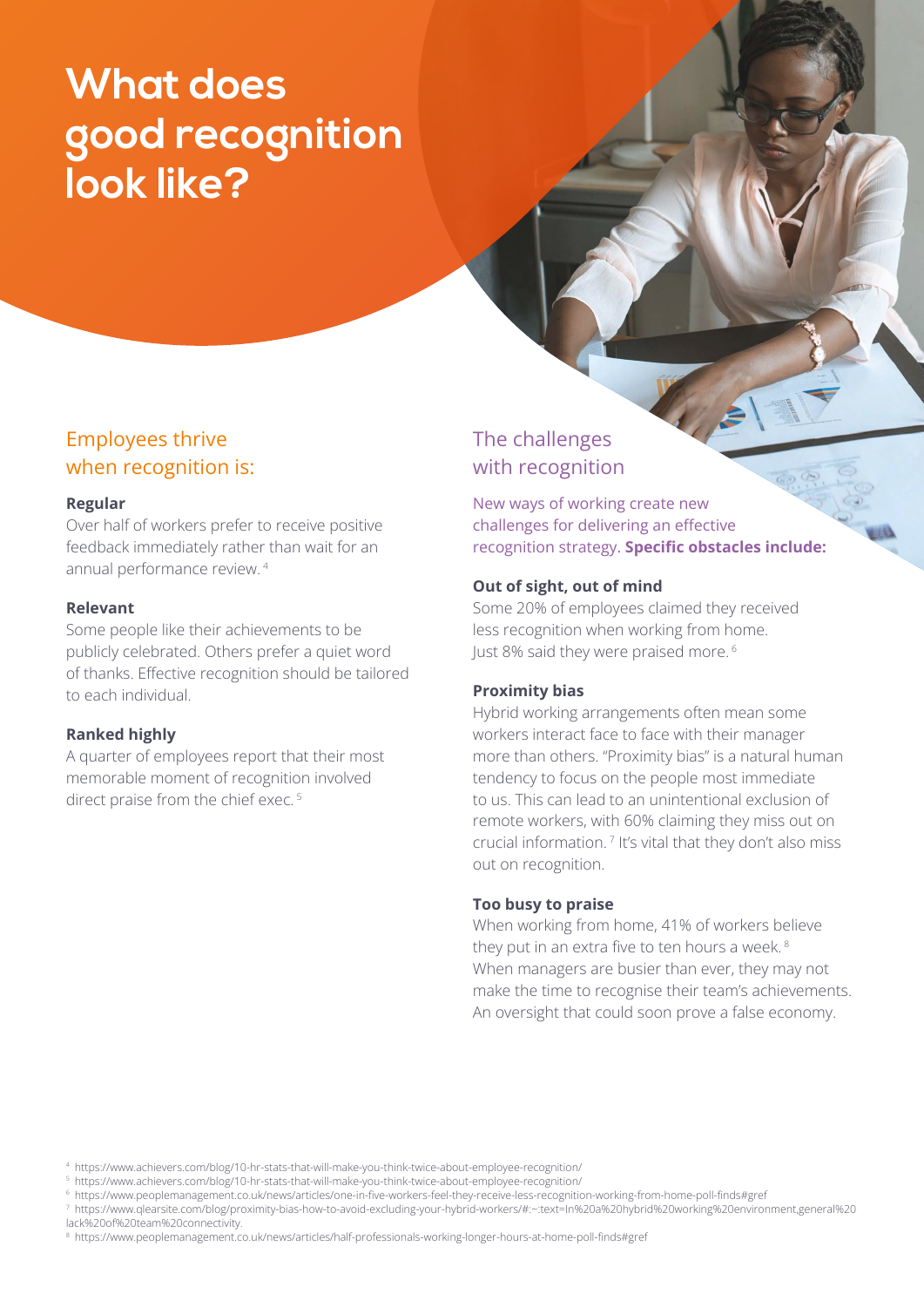# **Building a recognition culture with Zest**

**Zest is a provider-agnostic benefit platform.** It enables reward managers to quickly deliver a range of flexible benefits to the workforce.

Zest has recently launched a new "Recognition Centre". This module helps employers show appreciation and boost recognition.

## **Specifically, the Recognition Centre enables employers to:**

#### **Mark recognition and achievement**

By creating a place where colleagues can celebrate each other's achievements.

#### **Praise publicly or privately**

Managers – or colleagues – can praise team members on a social-media-style "wall". They can also send direct, private messages of praise.

### **Celebrate special events**

As well as recognising specific contributions, workers can use the Reward Centre to celebrate birthdays, long services and other happy occasions.

**MY BENEFITS** 

## **AVAILABLE BENEFITS**

There are no new benefits available to select.

## **MY BENEFITS PACKAGE**

Your benefits package contains the benefits you have<br>Nour benefits package contains the benefits you can Your benefits package contains the benefits you have<br>selected and those provided by your employer. You can selected and those provided by your employer. The care<br>view any upcoming changes using the date selector below.

**EXPAND DETAILS** 

 $CORF$ 

 $\mathbb{Q}$ 

**Critical Illness Cover** 90% SALARY (90 %) - COVER: £26,955.00 VIEW

ENDING 30/09/2018